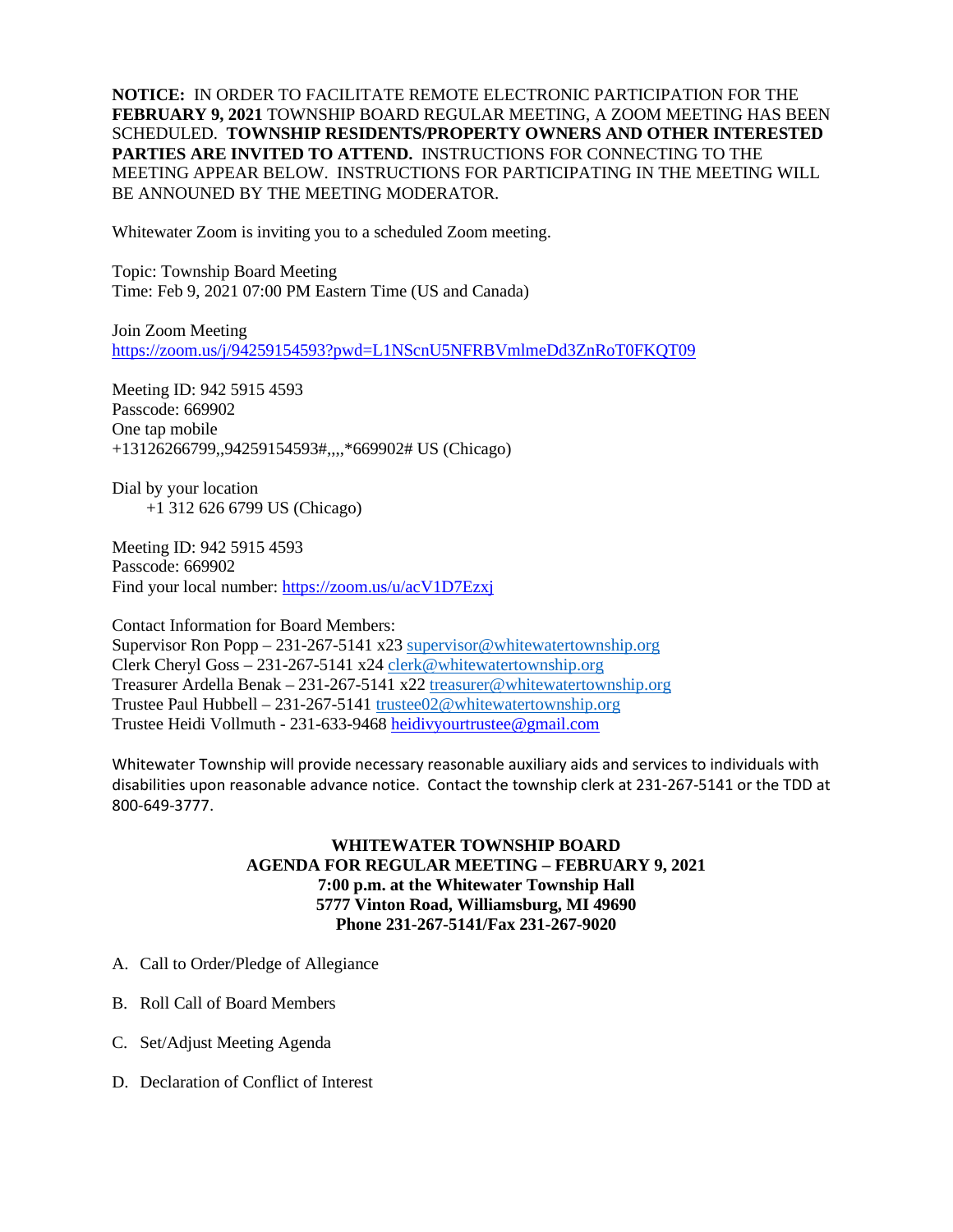## E. Public Comment

Any person shall be permitted to address a meeting of the township board. Public comment shall be carried out in accordance with the following board rules and procedures:

- 1. Comments shall be directed to the board, with questions directed to the chair.
- 2. Any person wishing to address the board shall speak from the lectern and state his or her name and address.
- 3. Persons may address the board on matters that are relevant to township government issues.
- 4. No person shall be allowed to speak more than once on the same matter, excluding the time needed to answer board members' questions. The chair shall control the amount of time each person shall be allowed to speak, which shall not exceed five (5) minutes.
- 5. In order to avoid unscheduled debates, the board generally will not comment or respond to presenters. Silence or non-response from the board should not be interpreted as disinterest or disagreement by the board.
- F. Public Hearing (none)
- G. Reports/Presentations/Announcements/Comments
	- 1. County Commissioner Report
	- 2. Fire Department Report
	- 3. Planning Commission Report
	- 4 Parks & Recreation Advisory Committee Report
	- 5. Cherry Capital Connection Presentation

## H. Consent Calendar

Receive and File

- 1. Supervisor's Report for January 2021
- 2. Clerk/Parks & Recreation Administrator's Report for January/February 2021
- 3. Zoning Administrator's Staff Report (not available)
- 4. Mobile Medical Response January 2021 Activity Reports
- 5. Fire Department January 2021 Report
- 6. Historical Society January 2021 Report
- 7. Approved 12/14/2020 Parks & Recreation Advisory Committee

Correspondence

- 1. Grand Traverse County Sheriff Department Statistics for December 2020, 4th Quarter Totals 2020, Year To Date 2020, January 2021
- 2. E-mail 01/15/2021 Ted Hooper re: Planning Commission
- 3. Grand Traverse County Pandemic Resolution
- 4. Kalkaska County Pandemic Resolution
- 5. DTE Clear Vision Program (RMP; no document)
- 6. Fahey Schultz Burzych Rhodes Year in Review
- 7. Foster Swift MDHHS 2021.01.29 Orders
- 8. Networks Northwest Newsletter

## **Minutes**

1. Recommend approval of 01/12/2021 regular meeting minutes

Bills for Approval

1. Approval of Alden State Bank vouchers # 46224 through 46333

Budget Amendments – 3rd Quarter Fiscal Year 2020/2021

Revenue & Expenditure Report – 3rd Quarter 2020/2021 Fiscal Year